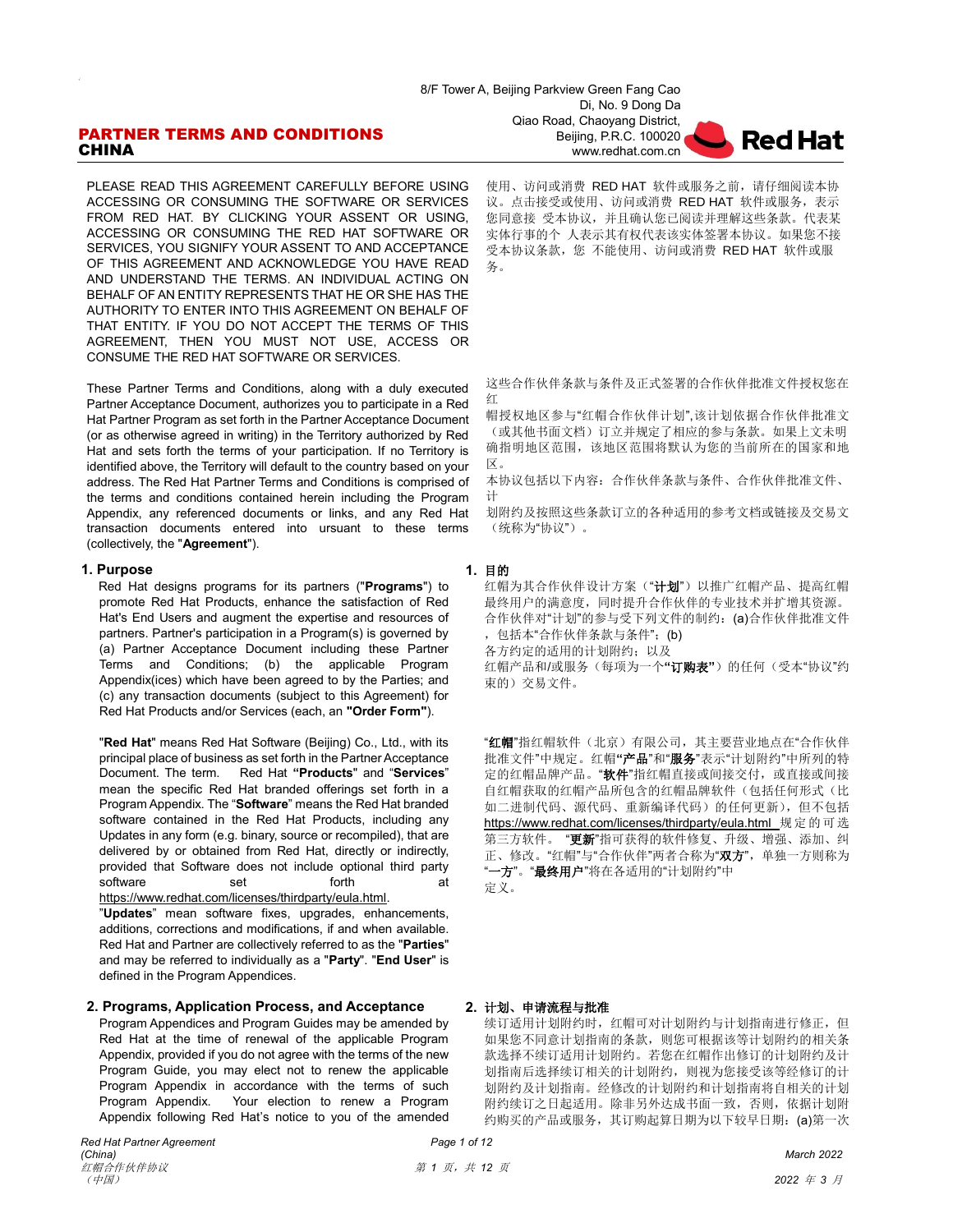Program Appendices and Program Guides constitutes your acceptance of such amended Program Appendices and Program Guides. Any such amended Program Appendices and Program Guides will apply from and after the date of renewal of the applicable Program Appendix. Unless otherwise agreed in writing, any subscriptions for Red Hat Products or Services purchased under a Program Appendix will commence upon the earlier of (a) the first use of such Product or Service, (b) the purchase date of such Product or Service or (c) the commencement date set forth in the Order Form.

### **3. Affiliate Authorizations 3.** 关联机构授权

Partner's Affiliate(s) may participate in a Program only upon (a) approval by Red Hat, including with regard to Program level and credit terms, and (b) execution of a written participation agreement with Red Hat or its Affiliate(s) to bind the Partner Affiliate to this Agreement. "**Affiliate**" means an entity that owns or controls, is owned or controlled by, or is under common control or ownership with a Party, where "control" is the possession, directly or indirectly, of the power to direct or cause the direction of the management and policies of an entity, whether through ownership of voting securities, by contract or otherwise.

# **4. Territory 4.** 地区

Partner may participate in the Program(s) only in the Territory designated in this Agreement. Red Hat and Partner may elect to expand the Territory, add Affiliates and/or establish different terms and conditions (e.g. currency, taxes, entities, etc.) by mutual written agreement, which may take the form of a Partner Acceptance Document or written participation agreement subject to this Agreement.

### **5. Fees 5.** 费用

Fees, if applicable, will be as indicated in each appropriate Program Appendix and/ or Order form, and will be due and payable as set forth in such Program Appendix or Order Form subject to this Agreement. All amounts owed under the Agreement are to be paid in Chinese Renminbi Yuan to Red Hat Software (Beijing) Co., Ltd.

# **6. Billing, Payment and Taxes 6.** 开具发票、付款与税款

If Partner acquires Red Hat Products and/or Services directly from Red Hat, Red Hat will invoice Partner as set forth herein and may require receipt of a purchase order for any amounts due to Red Hat; provided, however, that any terms contained in a purchase order will not amend, supplement or modify the terms of this Agreement or be binding on Red Hat. Partner must pay all sums due to Red Hat either (a) net thirty (30) days from the date of invoice if Red Hat has approved Partner for such credit terms or (b) if Partner has not been approved for net thirty (30) day credit terms, then on a prepaid basis, in each case without regard to when or whether Partner collects payment from its customer(s). Partner will reimburse Red Hat for all costs and expenses incurred by Red Hat in connection with the collection of overdue amounts, including without limitation reasonable attorneys' and/or legal fees. All amounts payable shall be exclusive of any Taxes. Partner will pay to Red Hat, in addition to any amounts due to Red Hat for Red Hat Products or Services, an amount equal to any Taxes arising from or relating to this Agreement that are paid or are payable by Red Hat unless Partner presents Red Hat with a valid tax exemption or resale certificate. "**Taxes**" means any form of taxation of whatever nature and by whatever authority imposed, exclusive of any taxes based on the net income of Red Hat. In the event of a cross-border transaction, if Partner is required under any applicable law or regulation, domestic or foreign, to withhold or

使用该产品或服务之日,(b)该产品或服务的购买日期或(c)订单规 定的起算日期。

合作伙伴的关联机构只有满足下列条件方可参与计划: (a) 经红帽 批准,包括计划级别和信用条款方面的批准,且 (b) 与红帽或其关 联机构签署了书面参与协议,以根据本协议约束合作伙伴的关联机 构。"关联机构"是指拥有或控制"一方",由"一方"拥有或控制, 或者 与"一方"共同受控制或被拥有的实体,其中"控制"是指通过拥有投 票权的证券方式,或者依据合同或其它方式,直接或间接拥有管理 一个实体的权力或拥有决定一个实体管理方向和政策的权力。

合作伙伴仅能在本协议规定的地区范围参与项目。红帽和合作伙伴 可选择通过双方签订书面协议扩展地区范围、增加关联机构并制订 不同的条款与条件(例如,货币、税率、实体等),其中,双方协 议可以是"合作伙伴批准文件",也可以是根据本协议签署的书面参 与协议。

费用(如适用)将在各适用的"计划附约"中说明,并且根据受本协 议约束的此类"计划附约"或"订购表"的规定到期和支付。所有根据 本协议所欠款项均应以中国的人民币(元)为单位支付给红帽软件 (北京)有限公司。

如果合作伙伴直接从红帽购买红帽产品和/或服务,则红帽将依据本 协议规定向合作伙伴出具发票,并且可要求提供采购单,采购单应 列明应向红帽支付的金额,但是,采购单的任一条款均不得对本协 议条款进行修正、补充或修改,亦不得约束红帽。合作伙伴必须按 以下规定向红帽支付全部应付款项:(a)如果红帽批准了整三十 (30)日的赊账期限,则应在发票出具日期后整三十(30)日内进 行支付, 或(b)如果未批准合作伙伴整三十(30)日的赊账期限, 则应支付预付款。前述两种情形均不考虑合作伙伴何时或是否能够 自其客户收款。对于红帽因收取逾期未付金额而产生的全部费用与 支出(包括但不限于合理律师费和/或诉讼费),合作伙伴应对红帽 进行补偿。所有应付款项都不含税。除了应当支付红帽的红帽产品 或服务款项,合作伙伴还应支付红帽由本协议引起或与之相关的红 帽已付或应付税款,包括但不限于销售、服务、使用或增值税,或 者向红帽提供有效的免税证。"税款"指任何税款、征收款、关税、 费用、捐款或进口税等形式的,行政部门征收的任何性质、任何种 类的款项(包括但不限于罚款、罚金、附加费或利息),不包括红 帽净收入应缴的税款。在跨境交易情况下,如果适用的法律或法 规,无论国内还是国外,要求合作伙伴扣留或扣除部分应支付给红 帽的款项,则应增加支付给红帽的总额,增加额度应保证红帽获得 在没有扣留或扣除的情况下应得的金额。双方应本着真诚的态度共 同努力,减少跨境交易带来的税收方面的不利影响。任何逾期超过 三十 (30) 日的款项都将按每月百分之一点五 (1½%) 或法律许可 的最高比例加收滞纳金,以较低者为准。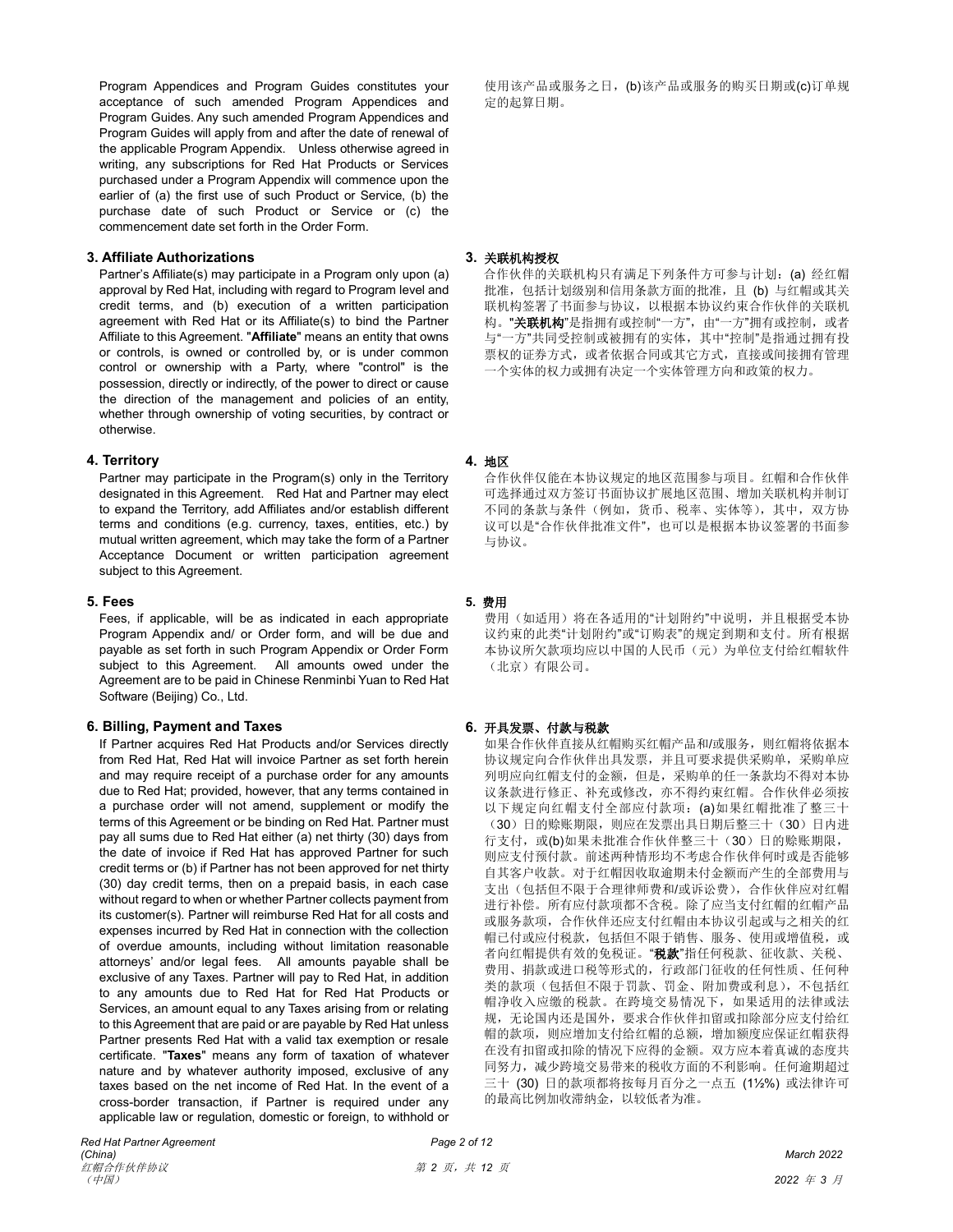deduct any portion of the payments due to Red Hat, then the sum payable to Red Hat will be increased by the amount necessary for Red Hat to receive an amount equal to the sum it would have received had no withholdings or deductions been made. The Parties will work together in good faith to minimize adverse tax consequences created by cross-border transactions. Any payments more than thirty (30) days past due will be subject to a late fee of one and one-half percent (1½%) per month, or the maximum rate allowable by law, whichever is less.

# **7. Verifications 7.** 核实

During the Term and for at least two (2) years thereafter, Partner will keep and maintain commercially reasonable written records regarding Partner's use and distribution of the Red Hat Products and Services and business activities related to the Program(s) ("**Records**"). Red Hat may, at its own expense, verify the Records to determine Partner's compliance with this Agreement. This verification may take the form of requests for information, documents or records (to which Partner will respond promptly), on-site visits (for which Partner shall grant Red Hat the requisite access), or both. The Parties will act reasonably and cooperate with each other in respect of such verifications. Any on-site visit will occur during regular business hours and will not interfere unreasonably with Partner's business. For an on-site visit, Red Hat will give Partner at least thirty (30) day's prior written notice.

### **8. Trademarks 8.** 商标

**8.1** The term "**Red Hat Marks"** means the trademarks owned by Red Hat or a Red Hat Affiliate that are set forth in each applicable Program Appendix. Red Hat grants Partner a non-exclusive, non-transferable, royalty-free, revocable license in the Territory and during the Term to use the Red Hat Marks solely in connection with the marketing and distribution of Red Hat Products and/or services as permitted in this Agreement, without the right to sublicense.

Partner agrees to use the Red Hat Marks only as stated in this Agreement, and in doing so, to follow the standards of quality established by Red Hat and to adhere to the trademark usage guidelines **found at:** <http://www.redhat.com/about/corporate/trademark/guidelines> as amended from time to time and any other trademark terms contained in a Program Appendix (the "**Red Hat Trademark Guidelines**"). Any other use of Red Hat Marks is not permitted. Partner will provide Red Hat with representative samples of the use of Red Hat Marks contained within any materials including web pages, marketing, advertising, promotional and collateral materials ("**Promotional Materials**").

**8.2** All goodwill created by the use of Red Hat Marks by Partner is for the sole benefit of, and accrues to Red Hat. Partner acquires no right, title or interest in Red Hat Marks or the goodwill associated with them, other than the right to use Red Hat Marks in accordance with this Agreement. Partner will not challenge the validity of Red Hat Marks, nor assist anyone in challenging their validity. Partner agrees not to make any application to register any Red Hat Mark or any domain names containing a Red Hat Mark, and not to use or register any trade name, trademark, service mark, slogan, logo or domain name that is confusingly similar to, or a reference to, any Red Hat trade name, trademark or service mark during or after the Term of this Agreement. Partner may not disparage Red Hat, Red Hat Marks or Red Hat Products and Services.

### **9. Additional Requirements 9.** 附加要求

*Red Hat Partner Agreement Page 3 of 12 (China) March 2022* 红帽合作伙伴协议 第 *3* 页,共 *12* 页 (中国) *2022* 年 *3* 月

在协议期限(如第 13.1 章中的定义)内以及之后至少两 (2) 年 内,合作伙伴必须保存和维护与以下内容相关且从商业角度看合理 的书面记录和报告:合作伙伴使用和经销红帽产品;与计划相关的 商业活动(以下简称为"记录")。红帽将自付费用对此类记录进行验 证,确定合作伙伴是否遵守本协议的规定。此项验证将采取索取信 息、文档或记录(合作伙伴应立即对其作出响应),现场视察(因 此合作伙伴应准许进行必需的相关访问),或者二者相结合的形 式。合作伙伴同意采取适当措施,配合红帽开展此类核实活动。所 有现场视察都将于正常工作时间在合作伙伴的办公室进行,不得不 合理地干扰合作伙伴的商业活动。每次现场视察,红帽都将在视察 之日前至少三十 (30) 天向合作伙伴发出书面通知。

**8.1** 本协议使用的术语"红帽商标"指红帽或红帽关联机构拥有并在各适 用的"计划附约"中列出的商标。红帽授予合作伙伴在地区范围和协 议期限内具有非排他性、不可转让、无特许使用费且可撤销的许可 权,许可合作伙伴仅在本协议允许的红帽产品市场推广和分销活动 中使用红帽商标;合作伙伴没有从属许可权。根据本协议,不得将 红帽商标用于任何其它用途。

合作伙伴同意仅按照本协议的规定使用红帽商标,在使用过程中遵 守 红 帽 制 定 的 质 量 标 准 并 同 意 遵 守 <http://www.redhat.com/about/corporate/trademark/guidelines> 中随 时修订的商标使用准则以及任何适用的"计划附约"中的其它商标条 款("红帽商标准则")。合作伙伴同意未获得红帽事先书面批准,不 使将红帽商标与任何其它商品名、商标或服务标识组合在一起使 用。如若红帽提出要求,合作伙伴应向红帽提供任何材料(包括网 页、营销、广告、推广和辅助材料("推广材料"))中所含的红帽商 标代表使用样例。

**8.2** 合作伙伴使用红帽标志取得的全部商誉为且仅为红帽所有。除了依 据本协议使用红帽标志的权利外,合作伙伴对红帽标志或与其相关 的商誉没有任何权利、所有权或利益。合作伙伴不得对红帽标志的 有效性提出异议,亦不得协助任何人对红帽标志的有效性提出异 议。合作伙伴同意,本协议有效期内及之后,不会就任一红帽标志 或包含红帽标志的任何域名提出注册申请,亦不会使用或注册与任 一红帽商品名称、商标或服务标志类似而易于混淆或对其进行了参 考的任何商品名称、商标、服务标志、徽标、标识或域名。合作伙 伴不得诋毁红帽、红帽标志或红帽产品。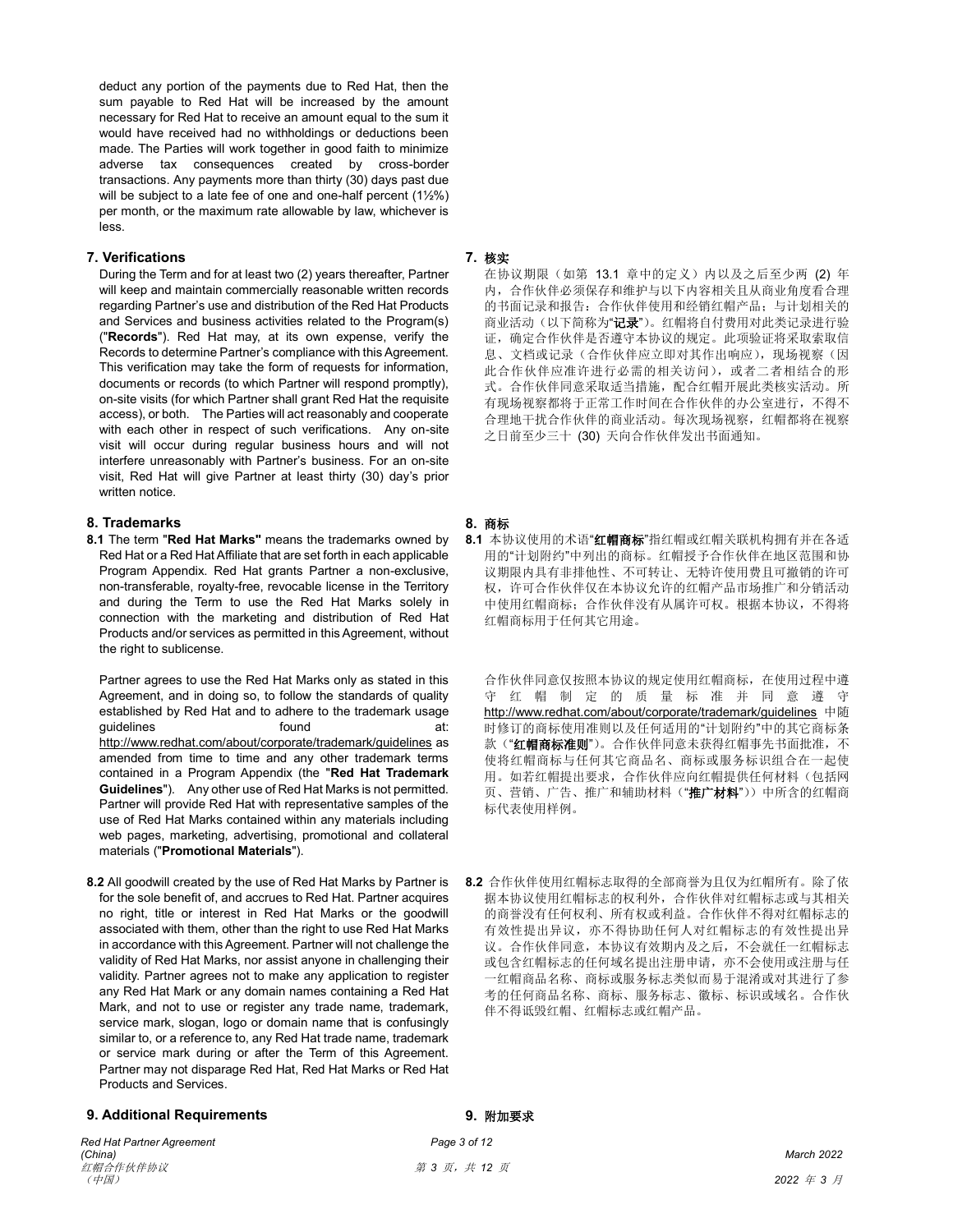- **9.1** Red Hat reserves all rights not expressly granted in this Agreement and all rights not expressly granted to the Red Hat Products and Services (including rights under any trademarks, copyrights, patents or other intellectual property of Red Hat). Partner will not use Red Hat Products or Services to create an offering competitive with Red Hat, directly or indirectly, or, unless specifically permitted in this Agreement, for the benefit of any other person or entity or permit any third party to make such use. If Red Hat determines that any of the Red Hat Products or Services is being used (in whole or in part) by Partner in any way to (a) avoid paying fees that would otherwise be due hereunder, (b) provide Services to third parties outside of the scope of a Program or (c) create revenue without payment of fees to Red Hat for Red Hat Products or Services, Red Hat may immediately suspend performance and/or terminate this Agreement and any Program, and reserves its rights to exercise any and all legal and equitable remedies available to it.
- **9.2** For each Red Hat Product (or Partner product that incorporates a Red Hat Product or Service, in whole or in part) that Partner sells to an End User under a Program Appendix, Partner shall purchase the equivalent Red Hat Product with respect to such conditions as the term (1 or 3 years) and support level. For example, if the End User purchases a one year 24x7 support level Red Hat Enterprise Linux product from Partner, Partner shall purchase a one year Premium (24x7) Red Hat Product from Red Hat. Similarly, Partner is only authorized to resell the complete Red Hat Product it purchased and is not permitted to decouple the Red Hat Product or sell it in parts. For example, Partner will not purchase a one year Red Hat Product from Red Hat and then break it into multiple shorter increments of time for resale. Partner will work with Red Hat to ensure that its resale of Red Hat Products to End Users is consistent with the terms for the Red Hat Products purchased.
- **9.3** Without limiting the generality of Sections 9.1 or 9.2 above, Partner agrees: (i) not to modify the Red Hat Products or Services in any manner unless agreed to by Red Hat in writing and (ii) not to use or resell the Red Hat Products or Services in any manner or for any purpose not permitted by this Agreement, including, without limitation, for Partner's own internal or production use, other than as may be expressly permitted in the applicable Program Appendix or by any applicable mandatory rule of law. For certain Programs and only during the term of the Program, Red Hat may provide Partner with access to non-production, evaluation, development kits and/or not for resale (aka "**NFR**") Red Hat Products for the sole purpose of testing and/or supporting its partners and/or End Users on issues related to Partner's rights and obligations hereunder. Should Partner resell or use its access to such Red Hat Products for Partner's own internal or production use other than as expressly permitted in the applicable Program Appendix, Partner agrees to purchase the appropriate Red Hat Product(s) under Red Hat's standard terms for such resale and/or use, and to pay the applicable fee for all periods. This Agreement establishes the rights and obligations associated with Red Hat's Programs, Products and Services, and is not intended to limit Partner's rights to software code under the terms of an open source license.
- **9.1** 红帽保留本协议中未明确授予的所有权利以及所有未明确授予红帽 产品和服务的权利(包括红帽任何商标、版权、专利或其它知识产 权下的权利)。除非本协议特别约定,否则合作伙伴不得利用红帽 产品或服务创造与红帽直接或间接竞争的产品或服务,为任何其他 人或实体牟利,或允许任何第三方进行此类利用。如果红帽认定合 作伙伴正以任何可达到下列目的的方式使用任何服务或红帽产品 (全部或部分):(a) 避免支付根据本协议需要支付的费用,(b) 向 计划之外的第三方提供服务, 或 (c) 创造收入但不向红帽支付红帽 产品或服务费用,红帽可以立即暂停履约和/或终止本协议及任何计 划,同时保留采取根据本协议可得的所有法律和衡平法救济措施的 权利。
- **9.2** 对于合作伙伴根据"计划附约"销售给最终用户的每件红帽产品(或 包含红帽软件的合作伙伴产品),合作伙伴应购买等同条件(如 1 或 3 年的服务期限和支持级别)的红帽产品。例如,如果最终用 户从合作伙伴处购买了一年的全天候支持级别的 Red Hat Enterprise Linux 产品, 合作伙伴也应从红帽购买一年的高级(全 天候)红帽产品。同样,合作伙伴仅被授权本协议转售其购买的 完整红帽产品,而不允许分拆销售或部分销售红帽产品。例如, 合作伙伴不得从红帽购买完整的一年红帽产品,然后将该产品分 解多个小部分按月或按小时转售给最终用户。合作伙伴将协同红 帽确保其将红帽产品转售给最终用户的行为符合所购红帽产品的 指导方针。
- **9.3** 在不限制上文第 9.1 或 9.2 节一般性的原则下,合作伙伴同意: (i) 不以任何方式修改红帽产品或服务;并且 (ii) 不以任何本协议 不允许的方式使用或转售红帽产品或服务,或将红帽产品用于任 何本协议不允许的用途,包括,但不限于:供合作伙伴自己内部 或生产使用,但适用的"计划附约"或任何适用的强制法律规定明确 允许的情况除外。针对某些计划且仅在计划的期限内,红帽可能 会向合伙伙伴提供非用于生产的评估性开发工具及/或非转售的红 帽产品,仅限于测试及/或向其合伙合伙及/或最终用户就与合作伙 伴的相关权利及义务相关的问题提供支持之用。如果合作伙伴希 望将红帽产品用于适用的"计划附约"明确允许之外的其它合作伙伴 内部或生产用途,合作伙伴应同意按照红帽标准的内部使用条款 购买相应的红帽产品并就所有使用阶段支付相应费用。本协议旨 在确立与红帽计划、产品和服务相关的权利和义务,并无意于限 制合作伙伴根据开放源代码许可证条款享有的软件代码权利。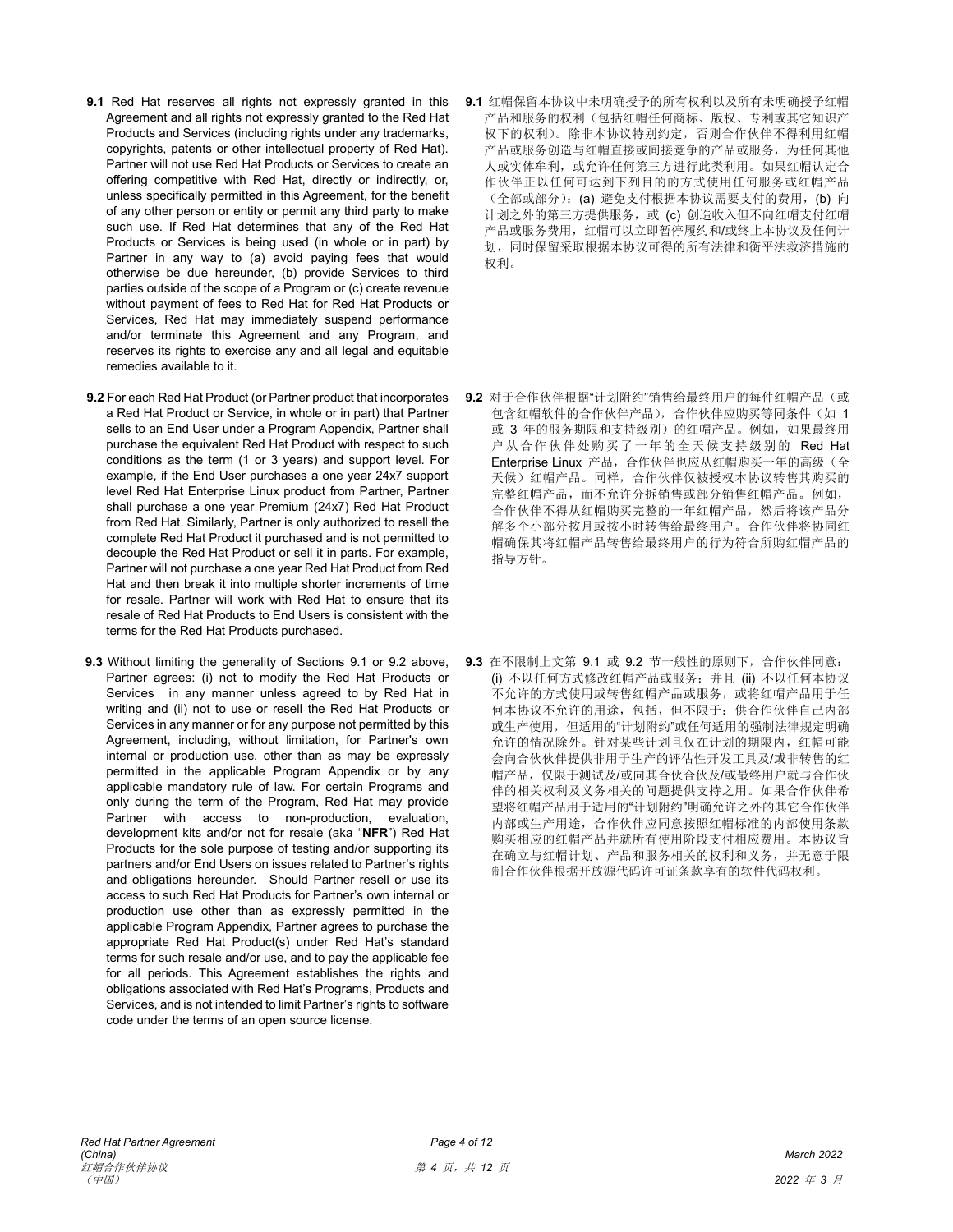# **10. Intellectual Property 10.** 知识产权

Partner agrees that all trade name, trademark, service mark, copyright, patent, trade secret, domain name and all other intellectual and industrial property rights anywhere in the world, including moral rights, and all applications, provisional applications, registrations, continuations and renewals thereof, and all associated goodwill (present or future) in and to the Red Hat Products, and Services are and will, as among the parties, be owned by and vested in Red Hat or its licensors, notwithstanding any use of terms such as "purchase," "sale" or the like within this Agreement. Red Hat may provide access to third party software programs with the Red Hat Software that are not part of the Red Hat Software. These third party programs are (a) not required to run the Red Hat Software, (b) provided as a convenience, and (c) subject to their own license terms. The license terms either accompany the third party software programs and/or may be viewed at [http://www.redhat.com/licenses/thirdparty/eula.html.](http://www.redhat.com/licenses/thirdparty/eula.html) If Partner does not agree to abide by the license terms for the third party software programs, then Partner may not install, use or distribute them.

# **11. Limited Warranties, Limitation of Liability, Disclaimer 11.** 无担保声明、责任限制、损害免责声明以及保险与赔偿 **of Damages, and Insurance and Indemnity**

- **11.1 General Representations and Warranties.** Red Hat represents and warrants that: (a) the Services will be performed in a professional and workmanlike manner by qualified personnel; (b) it has the authority to enter into this Agreement with Partner; and (c) to Red Hat's knowledge, Red Hat branded Software does not, at the time of delivery to Partner, include malicious code for the purpose of damaging or corrupting the Software.
- **11.2 Disclaimer of Warranties.** EXCEPT AS SET FORTH IN SECTION 11.1 ABOVE, TO THE MAXIMUM EXTENT PERMITTED BY APPLICABLE LAW, THE RED HAT PRODUCTS AND SERVICES ARE PROVIDED "AS IS" AND WITHOUT WARRANTIES OR CONDITIONS OF ANY KIND, INCLUDING IMPLIED WARRANTIES OF MERCHANTABILITY, NON-INFRINGEMENT AND FITNESS FOR A PARTICULAR PURPOSE. Partner will make no representations or warranties on behalf of Red Hat regarding the Red Hat Products or services in connection with the distribution of the Red Hat Products or Services or otherwise.
- **11.3 Limitation of Liability.** TO THE MAXIMUM EXTENT PERMITTED BY APPLICABLE LAW, FOR ALL EVENTS AND CIRCUMSTANCES, RED HAT'S AND ITS AFFILIATES' AGGREGATE AND CUMULATIVE LIABILITY TO PARTNER AND ITS AFFILIATES ARISING OUT OF OR RELATING TO THIS AGREEMENT AND ANY ORDER FORM HEREUNDER, INCLUDING WITHOUT LIMITATION ON ACCOUNT OF PERFORMANCE OR NON-PERFORMANCE OF OBLIGATIONS, REGARDLESS OF THE FORM OF THE CAUSE OF ACTION, WHETHER IN CONTRACT, TORT (INCLUDING, WITHOUT LIMITATION, NEGLIGENCE), STATUTE OR OTHERWISE WILL BE LIMITED TO DIRECT DAMAGES AND WILL NOT EXCEED THE TOTAL AMOUNT PAID TO RED HAT AND ITS AFFILIATES BY PARTNER AND ITS AFFILIATES UNDER THIS AGREEMENT DURING THE TWELVE (12) MONTHS PRECEDING THE FIRST EVENT GIVING RISE TO LIABILITY FOR THE RED HAT PRODUCT OR SERVICE THAT IS THE SUBJECT MATTER OF THE CLAIM OR U.S. \$5,000.00, WHICHEVER IS GREATER. THE FOREGOING LIMITATION SHALL NOT APPLY TO CLAIMS FOR BODILY INJURY (INCLUDING DEATH) AND DAMAGE

合作伙伴同意:尽管本协议中使用了"购买"、"销售"或类似术语, 但在协议各方中,红帽产品及服务中现在及以后在世界各地的全部 商品名称、商标、服务标志、版权、专利、商业秘密和所有其它知 识产权和工业产权(包括精神权利),及其所有申请、临时申请、 注册及其继续与更新,以及全部相关商誉均为红帽或其许可人所 有。红帽提供红帽软件时,可一同提供并非红帽软件一部分的第三 方软件程序。该等第三方软件程序(a)不需要运行红帽软件,(b)出 于方便而提供,(c)仅受自身许可条款约束。许可条款可能随附在第 三 方 软 件 程 序 中 , 和 / 或 可 在 <http://www.redhat.com/licenses/thirdparty/eula.html> 上进行查看。 如果合作伙伴不同意遵守第三方软件程序的许可条款,则合作伙伴 可不对其进行安装、使用或经销。

- **11.1** 般声明与保证。红帽声明并保证:(a)派遣专业、熟练的合格员工 提供服务;(b)有权与合作伙伴订立本协议;(c)就红帽所知, 交付 给合作伙伴时,红帽品牌软件并不包含会对软件造成损害或使之 崩溃的恶意代码。
- **11.2** 无担保声明。除上文第 11.1 节规定外,在适用法律允许的最大范 围内,红帽产品和服务将按"原样"提供,而不提供任何形式的保证 或条件(包括适销性、非侵权及适用性的默示保证)。合作伙伴不 能就其经销的红帽产品或服务或其它而代表红帽做出与红帽产品 或服务相关的声明或保证。
- **11.3** 责任限制。在适用法律允许的最大范围内,无论任何事件和情 形,红帽及其关联机构对合作伙伴及其关联机构承担的因本协议 或由本协议产生的任何订购表引起或与之相关的责任,包括但不 限于根据履行或未履行责任的理由确定的责任,无论形式或原 因,也无论是合同、侵权(包括但不限于疏忽)、法定还是其它责 任,将仅限于直接损坏,总累计额不超过合作伙伴及其关联机构 按照本协议规定,在第一次引发责任的事件发生前十二 (12) 个 月内就涉及的红帽产品或服务支付给红帽及其关联机构的总金 额,或者 5,000.00 美元,以其中较高者为准。上述限制不适用 于由红帽或其雇员的疏忽造成的人身伤害(包括死亡)以及个人 有形资产损坏而引起的索赔。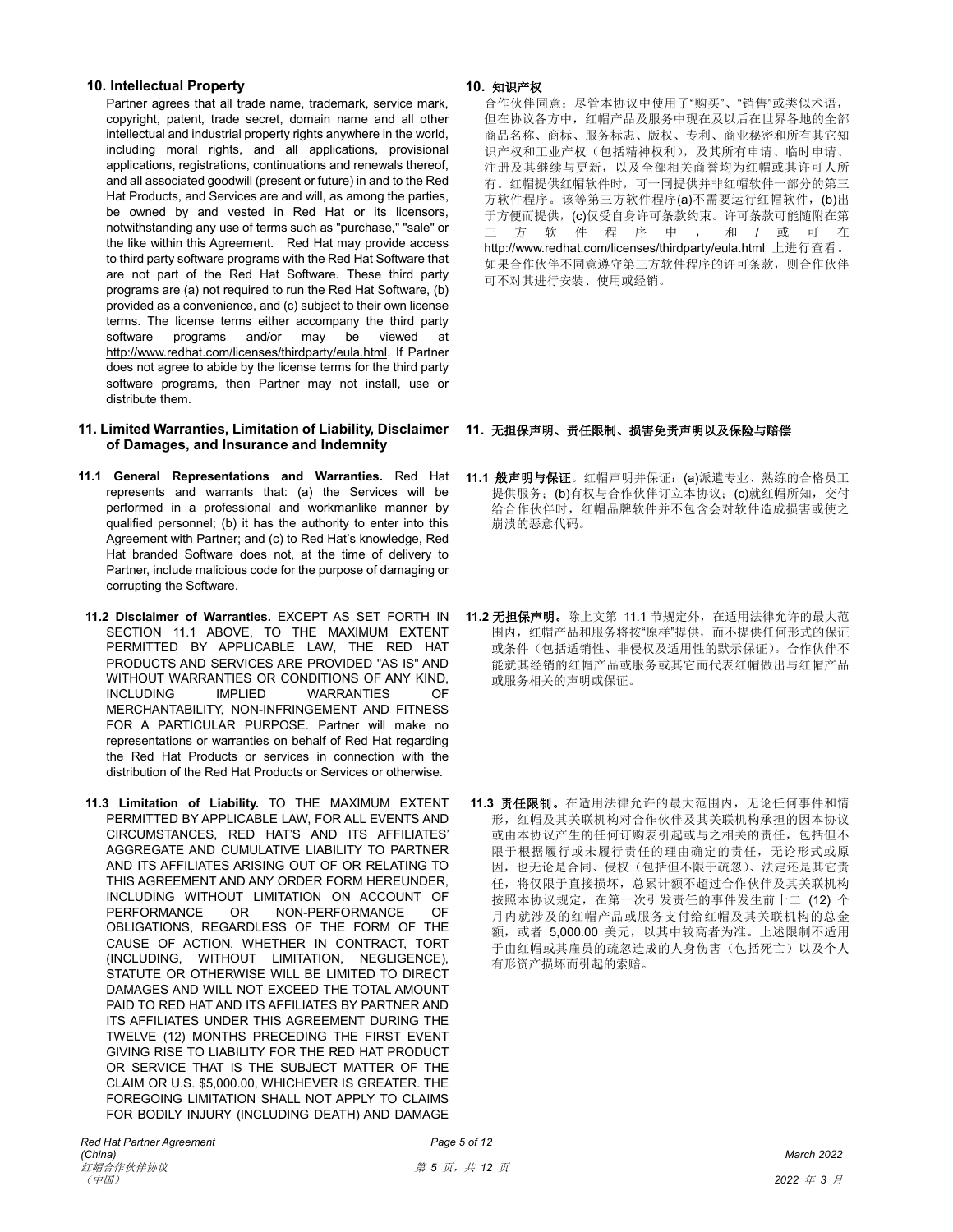TO TANGIBLE PERSONAL PROPERTY CAUSED BY THE NEGLIGENCE OF RED HAT OR ITS EMPLOYEES.

- **11.4 Disclaimer of Damages.** NOTWITHSTANDING ANYTHING TO THE CONTRARY CONTAINED IN THIS AGREEMENT OR ANY ORDER FORM, TO THE MAXIMUM EXTENT PERMITTED BY APPLICABLE LAW, IN NO EVENT WILL RED HAT OR ITS AFFILIATES BE LIABLE TO THE PARTNER OR ITS AFFILIATES FOR: ANY CLAIM BASED UPON A THIRD PARTY CLAIM; ANY INCIDENTAL, CONSEQUENTIAL, SPECIAL, INDIRECT, EXEMPLARY OR PUNITIVE DAMAGES, WHETHER ARISING IN TORT, CONTRACT, OR OTHERWISE; OR FOR ANY DAMAGES ARISING OUT OF OR IN CONNECTION WITH ANY MALFUNCTIONS, DELAYS, LOSS OF DATA, LOST PROFITS, LOST SAVINGS, INTERRUPTION OF SERVICE, LOSS OF BUSINESS OR ANTICIPATORY PROFITS, EVEN IF RED HAT OR ITS AFFILIATES HAVE BEEN ADVISED OF THE POSSIBILITY OF SUCH DAMAGES. Without limiting the generality of the foregoing disclaimer, Red Hat Products and Services are not specifically designed, manufactured or intended for use in (a) the planning, construction, maintenance, control, or direct operation of nuclear facilities, (b) aircraft navigation, control or communication systems, weapons systems or (c) direct life support systems. Partner agrees that it is solely responsible for the results obtained from the use of the Red Hat Products and Services.
- **11.5 Insurance and Indemnity.** Partner shall put in place and at all times maintain during the Term and for two (2) years thereafter, at its own cost and expense, appropriate and sufficient commercial general liability insurance with a reputable insurance company to cover the activities of Partner contemplated in this Agreement . The premiums for these policies of insurance shall be the responsibility of Partner. Upon request, Partner will provide Red Hat certificates of insurance for all insurance coverage**.** Partner will indemnify and hold harmless Red Hat from any and all liability, losses, costs, damages or expenses, including reasonable attorney's, solicitor's or legal fees and costs, resulting from or arising out of third party demands or claims against Red Hat relating to any of Partner's actions including, but not limited to, performance or non-performance under this Agreement.

### **12. Publicity and Confidentiality 12.** 公开性与保密性

- **12.1 Publicity.** Partner will keep confidential and will not disclose, market or advertise to third parties the terms of this Agreement (including the fees paid hereunder .Partner or Red Hat may reference its relationship with the other, in the normal course of business including during earnings calls, discussions with analysts, meetings with the press, customer briefings, general marketing activities, and in regulatory filings. Neither Party will issue formal press releases or other similar activities referencing the other Party without the written consent of the other Party.
- **12.2 Confidential Information.** The Parties agree that Confidential Information provided under this Agreement will be held and maintained in confidence and each Party will use at least the same degree of care to protect such Confidential Information that it uses to protect its own confidential information, but in no event less than reasonable care. The recipient may use Confidential Information of the other Party only for the purposes of exercising its rights and fulfilling its obligations under this Agreement. Confidential Information may be disclosed only to Affiliates, employees, agents and

# 途: (a) 核设施的规划、建设、维护、控制或直接运行; (b) 航空 器导航、控制或通信系统、武器系统;或(c)直接生命维持系 统。合作伙伴同意对使用红帽产品和服务所产生的后果负完全责 任。

**11.4** 损害免责声明。即使存在与本协议或由其产生的任何订购表相反 的规定,在适用法律允许的最大范围内,无论任何情况下,红帽 或其关联机构都不因下列原因对合作伙伴或其关联机构负责: 任 何基于第三方索赔的索赔;任何意外、后果性、特殊、间接、惩 戒性或惩罚性的损害,无论是由侵权行为、合同还是其它情况引 起;或由于以下原因或与以下原因有关的损害:故障、延 迟、数据丢失、利润损失、节约成果损失、服务中断、业务或预 期利润损失,即使红帽或其关联机构收到过可能出现此类损害的 提醒也是如此。在不限制上述免责声明的一般性的原则下,红帽 产品和服务并非为以下用途而特别设计和生产且无意用于下列用

**11.5** 保险与赔偿。在协议期限内和之后的两 (2) 年内,合作伙伴应当 自费向知名保险公司购买并一直保有恰当充分的商业一般责任 险,以覆盖合作伙伴根据本协议意欲开展的活动。这些保单的保 费应由合作伙伴负责支付。如若红帽提出要求,合作伙伴应就所 有保险覆盖向红帽提供保险凭证。如果第三方向红帽提出的要求 或主张与合作伙伴的行为(包括但不限于履行或不履行本协议) 有关,对于由此引起或产生的所有债务、损失、成本、损害或开 销,包括合理的代理费、律师费或法律费用和成本,合作伙伴都 应予以补偿,使红帽免受损失。

- **12.1** 公开性。未经红帽事先书面同意,合作伙伴应对本协议条款(包 括协议规定支付的费用)保密,不得向第三方透露、出售或宣 传。合作伙伴或红帽在正常业务过程(包括在财报电话会议、与 分析师讨论、与媒体会面、客户情况介绍、一般性市场活动以及 规管文件提交)中可提及双方关系。未经对方书面同意,任何一 方都不得发布提及另一方的正式新闻稿或进行其它类似活动。
- **12.2** 机密信息。双方同意对依据本协议提供的机密信息保密,每一方 应以至少与保护自身机密信息相同的关切来保护该等机密信息, 但任何情况下均不得低于合理关切。接收方仅能将另一方的机密 信息用于行使接收方本协议权利和履行接收方本协议义务。机密 信息仅能披露给需要知悉的关联机构、雇员、代理、承包商,以 及审计师与法律顾问,但每一情况下,前述人士均须承担为该等 信息保密的书面义务或法律责任,保密标准不得低于本协议要 求。"机密信息"指本协议有效期内,任何一方向另一方披露的标记 为机密, 或就信息性质或披露时情形而言被合理视为机密的全部 信息与资料。机密信息不包括以下信息:(i) 在未违反本协议的情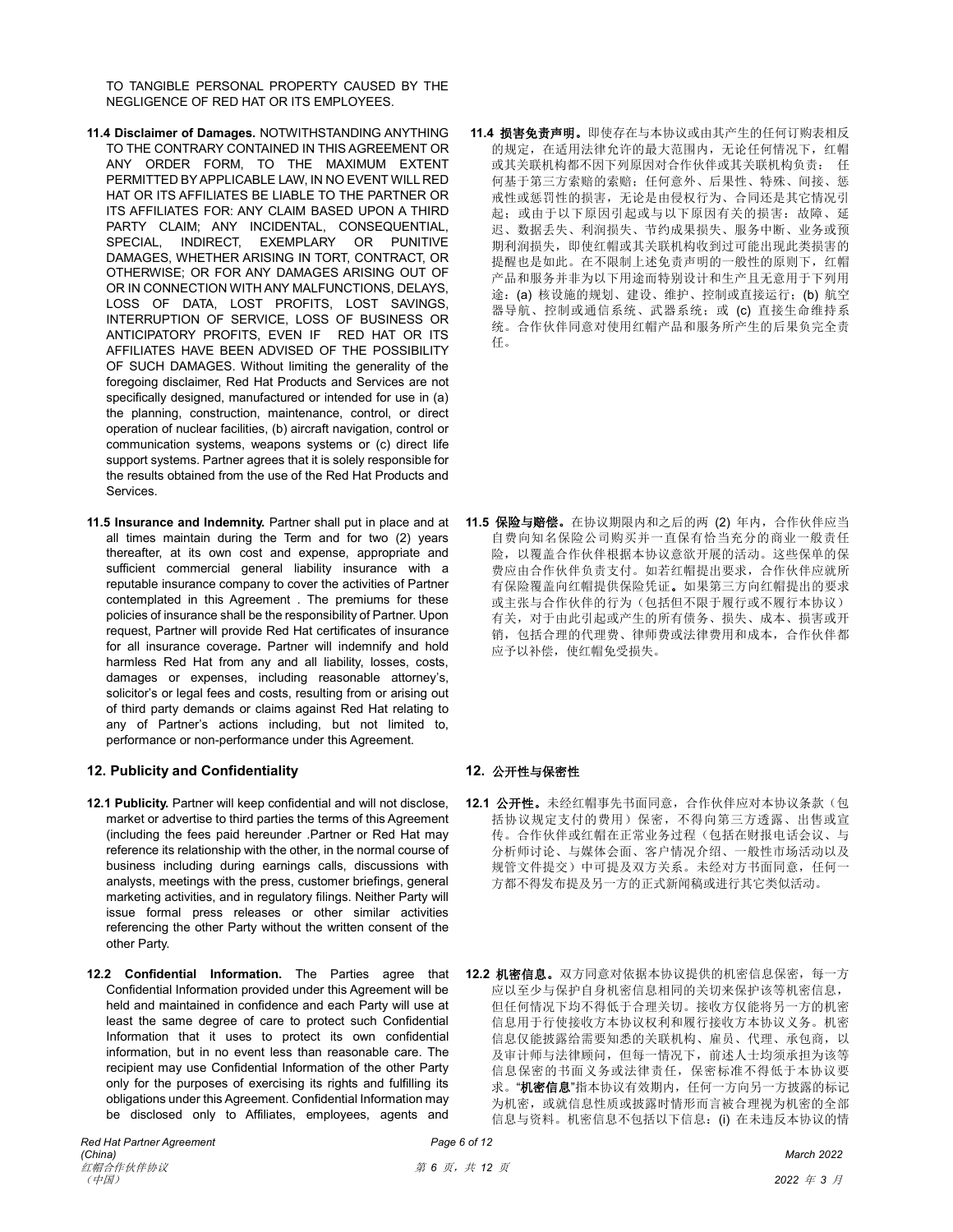contractors with a need to know, and to its auditors and legal counsel, provided in each case they are under a written obligation or legal duty to keep such information confidential using standards of confidentiality not less restrictive than those required by this Agreement. **"Confidential Information"** means all information and materials disclosed by either Party to the other during the Term that is either marked confidential or, by the nature of the information or the circumstances surrounding its disclosure, would reasonably be considered confidential. Confidential Information does not include information that (i) is or later becomes publicly available without breach of this Agreement, or is disclosed by the disclosing Party without obligation of confidentiality; (ii) is known to the recipient at the time of disclosure by the disclosing Party without obligation of confidentiality; (iii) is independently developed by the recipient without use of the Confidential Information; (iv) becomes lawfully known or available to the recipient without restriction from a source having the lawful right to disclose the information; (v) is generally known or easily ascertainable by parties of ordinary skill in the business of the recipient; or (vi) is software code in either object code or source code form that is licensed under an open source license. Except in relation to Partner's obligations pursuant to Section 12.1, both Parties agree that obligations of confidentiality will exist for a period of two (2) years following initial disclosure of the particular Confidential Information.

# **13. Termination 13.** 终止协议

- **13.1 Term.** This Agreement begins on the Effective Date and continues until the expiration or termination of all applicable Program Appendices ("**Term**"). The term of each Program Appendix is independent of the term of any other Program Appendix. "**Effective Date**" means the first date when both Parties have fully accepted or signed the Agreement.
- **13.2 Termination by Red Hat or Partner.** Red Hat may (without prejudice to any other right or remedy) terminate this Agreement in whole or in part (including any Program Appendix and Partner's participation in any Program) for any reason at any time upon ninety (90) days prior written notice to Partner. If Partner or Red Hat breaches the terms of this Agreement, and the breach is not cured within thirty (30) days after written notice of the breach is given to the breaching Party (except for payment obligations, in which case five (5) days), then the other Party may, by giving written notice of termination to the breaching Party, terminate this Agreement in whole or in part (including any Program Appendix and Partner's participation in any Program) without prejudice to any other right or remedy: unless a shorter cure period is otherwise stated under this Agreement or in the applicable Program Appendix and provided that no cure period is required for a breach of Sections 8, 9.1, 12.2 or 14.3 hereof.
- **13.3 Effect of Agreement Termination or Expiration**. Termination or expiration of this Agreement in whole for any reason will immediately terminate Partner's participation in any and all Programs. Upon such termination or expiration, Partner will immediately (i) cease referring to itself as a Red Hat Partner, or any other title associated with the Program, and using those titles in any communication or advertising; (ii) to the extent applicable, cease all promotion, demonstration, sale(s) and distribution of the Red Hat Products and/or Services; (iii) cease all use of the Red Hat Marks; (iv) return or destroy, at Red Hat's option, all printed materials containing Red Hat Marks, including all documentation and Promotional Materials; and (v) remit all fees due to Red Hat within fifteen (15) days of such

况下为公众所知或以后为公众所知,或由披露方在不承担保密义 务的情况下进行披露;(ii) 不承担保密义务的披露方披露时, 接收 方已经知悉;(iii) 在不使用机密信息的情况下,由接收方独立研 发;(iv) 接收方在不受限制的情况下, 自具有合法信息披露权的 来源合法知悉或获得;(v) 为接收方所在行业具有一般技能的人士 所共知或很容易获得; 或(vi) 为依据开源许可获得许可的目标代 码或源代码形式的软件代码。除根据第 12.1 节规定的合作伙伴的 义务之外,双方同意,保密义务的有效期为具体机密信息初始披 露后两(2)年。

- **13.1** 协议期限。本协议自生效日期开始生效,直到所有适用的"计划附 约"到期或终止(简称"期限")。各"计划附约"的期限相互独立。"生 效日期"指双方完全接受或签署本协议的首日。
- **13.2** 由红帽或合作伙伴终止协议。红帽可以在任何时间以任何理由终 止本协议的全部或部分条款(包括任何计划附约及合作伙伴对此 类计划的参与),而不损害任何其它权利或救济,但必须提前九 十 (90) 天以书面形式通知合作伙伴。如果合作伙伴或红帽违反 本协议条款且未能在向违约方发出关于违约的书面通知后三十 (30) 天内(不包括付款义务,在此情形下为五(5) 天内)进行 补救,则另一方可向违约方发出书面终止通知,终止本协议全部 或部分条款(包括任何计划附约及合作伙伴对任一计划的参 与),而不损害任何其它权利或救济;除非本协议或适用计划附 件规定了更短补救期限,及未对第 8,9.1,12.2 或 14.3 的违反 提供补救期限。
- **13.3** 协议终止或届满的效力。本协议因为任一原因而全部终止或届 满,均应立即终止合作伙伴对任一及所有计划的参与。协议终止 或届满起,合作伙伴应当立即 (i) 停止宣称自己为红帽合作伙伴 或与计划相关的任何其它头衔,并停止在任何通讯和宣传中使用 该等头衔;(ii) 在适用范围内停止推广、展示、销售和经销红帽 产品和/或服务;(iii) 停止对红帽标志的全部使用;(iv) 根据红帽 的选择,退回或销毁所有含有红帽标志的印刷材料(包括所有文 件和宣传推广材料);以及 (v) 在终止或届满起十五 (15) 天内 将所有应付款项汇给红帽,但如果协议不是因合作伙伴违约而终 止,则合作伙伴有权在协议终止后不长于六十(60)日内,将协 议终止或届满时合作伙伴已向红帽全额付款并须用于履行尚未完 成合同的库存红帽产品(符合本协议规定)进行出售。双方在本 协议和所有适用计划附约中的所有权利和义务均应立即终止,但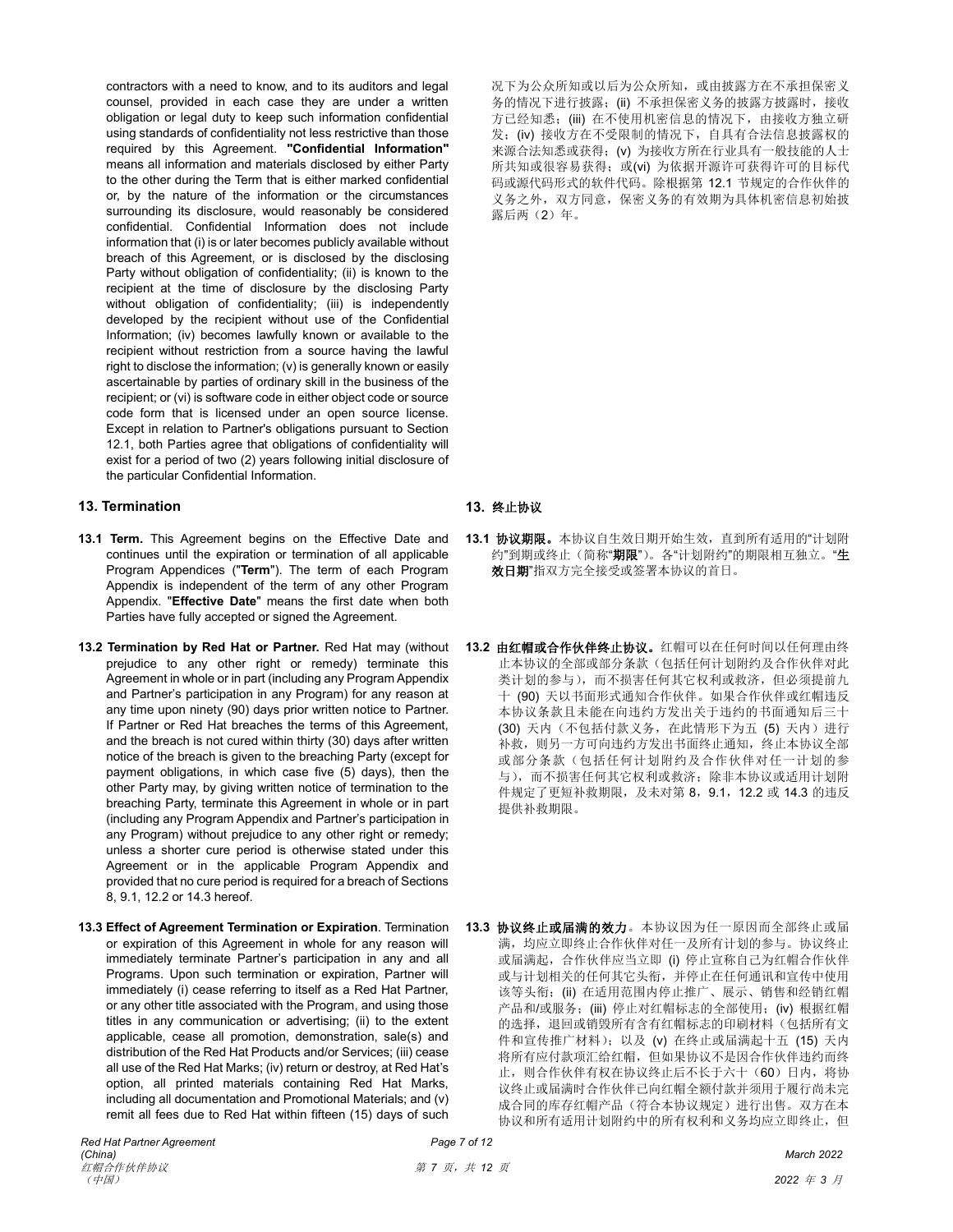termination or expiration. If the termination is not the result of a Partner breach, the Partner will be entitled to sell, for a period of no longer than sixty (60) days after termination, any of its inventory of Red Hat Products (subject to this Agreement) for which Red Hat has been fully paid and that are required to fulfill any unperformed contracts of Partner outstanding at the date of termination or expiration. All rights and obligations of the Parties under this Agreement and all applicable Program Appendices will terminate immediately, except that obligations under Sections 6, 7, 8.2, 10, 11.2 – 11.5, 12, 13.3 - 13.4, 14.1 - 14.3, 14.6, 15, and 18 hereof, and any Partner payment obligations will survive such termination or expiration. Termination of this Agreement shall not affect any agreements between Red Hat and any End User.

**13.4 No Compensation.** Upon termination or expiration of this Agreement for any reason or at any time, Red Hat will have no obligation to Partner (except as Red Hat otherwise may be liable to Partner for Red Hat's material breach of this Agreement), or to any employee, agent or representative of Partner, for compensation or for damages of any kind, whether on account of the loss by Partner or such employee, agent or representative of present or prospective sales, investments, compensation or goodwill. Partner hereby indemnifies and holds Red Hat harmless from and against any and all claims, costs, damages and liabilities whatsoever asserted by any employee, agent or representative of Partner under any applicable cancellation, termination, labor, social security, payments under national insurance, or other laws or regulations.

# **14. General Provisions 14.** 一般规定

- **14.1 Governing Law and Venue.** The Agreement will be governed by the substantive laws of the People's Republic of China. To the extent permissible by law, the terms of the United Nations Convention on Contracts for the International Sale of Goods will not apply, even where adopted as part of the domestic law of the country whose law governs the Agreement. Any dispute arising out of, or in connection with, or with respect to the validity, interpretation and enforcement of the Agreement, including the breach , will be settled exclusively by binding arbitration administered by China International Economic and Trade Arbitration Commission ("CIETAC") in Beijing in accordance with the then current CIETAC Arbitration Rules . The arbitration will be carried out before one (1) arbitrator. The arbitrator shall be mutually agreed between the Parties failing which he will be appointed by CIETAC, all in accordance with CIETAC Arbitration Rules. The language to be used in the arbitral proceedings shall be English. Any arbitral award will be final and binding on the parties. The expense of arbitration will be borne between the parties as determined by the arbitrator.
- **14.2 Notices.** All notices, consents, waivers and other communications required or permitted by this Agreement must be in English, in writing, and will be deemed given when (a) delivered to the appropriate address by hand or by nationally recognized overnight courier service (costs prepaid); (b) sent by facsimile or e-mail with written confirmation of transmission by the transmitting equipment delivered promptly thereafter; or (c) received by the addressee, if sent by certified mail, return receipt requested, in each case to the following addresses, facsimile numbers or e-mail addresses and marked to the attention of the person (by name or title) designated hereafter (or to such other address, facsimile number, e-mail address or person as a party hereto may designate by notice to the other parties hereto): For Partner: the address/fax number indicated

本协议第 6、7、8.2、10、11.2-11.5、12、13.3 - 13.4、14.1- 14.3、14.6、15、18 节规定的义务除外,合作伙伴的任一支付 义务在本协议终止或届满后继续有效。本协议的终止不应影响红 帽和任何最终用户之间的任何协议。

**13.4** 无赔偿责任。无论本协议因何原因或在何时间终止或届满,对于 合作伙伴或合作伙伴的雇员、代理或代表当前或以后可能产生 的销售、投资、薪酬或商誉损失,红帽对合作伙伴或合作伙伴 的雇员、代理或代表均不负有任何类别的赔偿或损害补偿义务 (红帽因严重违反本协议而对合作伙伴所负的责任除外)。对于 合作伙伴的任一雇员、代理或代表依据国家保险法律法规或其 它法律法规,而就适用的协议取消、终止、劳工、社会保障、 薪资而声称的任一及全部索赔、费用、损害、责任,合作伙伴 在此对红帽进行赔偿,并使其不受损害。

**14.1** 管辖法律和审判地。本协议受中华人民共和国实体法管辖。在法 律允许的范围内,《联合国国际货物销售合同公约》的条款不适 用,即使其被采纳为对本协议具有管辖权的法律的一部分。任何 由本协议的有效性、释义和履行引起或与之有关的争议(包括违 反本协议),最终应排它性的通过由位于北京的中国国际经济贸 易仲裁委员会依据其当时有效的仲裁规则进行的仲裁加以解决。 仲裁应由一(1) 名仲裁员执行。仲裁员应由双方一致指定, 如 果双方无法达成一致,则由中国国际经济贸易仲裁委员会指定, 仲裁员的指定应依据中国国际经济贸易仲裁委员会仲裁规则进 行。仲裁程序所用语言应是英语。仲裁裁决为终局的,对双方均 有约束力。仲裁费用的承担由仲裁员决定。

**14.2** 通知。本协议规定或准许的所有通知、同意、豁免和其它通讯必须 用英文书写, 在以下情况中将视为送达: (a) 由专人或国家认可的 隔日快递服务(预付费用)递送至适当地址;(b)通过传真或电子 邮件发送且发送后立即收到了该传输设备提供的发送成功书面确 认; 或 (c) 被收信人接收。如果通知用挂号信寄出, 在任何情况 下都要求返回回执到下列地址、传真号码或电子邮件地址并进行 标记以引起指定人员(通过姓名或职称)的注意(或返回到本协 议中其中一方通知另一方的指定的其它地址、传真号码、电子邮 件地址或人员): 对于合作伙伴: 将"申请"中指出的地址/传真号 或合作伙伴可能使用的其它此类地址以书面形式告知红帽;对于 红帽软件(北京)有限公司: 中国北京市朝阳区东大桥路 9 号北 京侨福芳草地大厦A座8层, 100020, 法务部门, 并将一份副本 发送至:亚太法务总监, 8 Shenton Way, #11-00, Singapore 068811;传真:+65-6490-4201.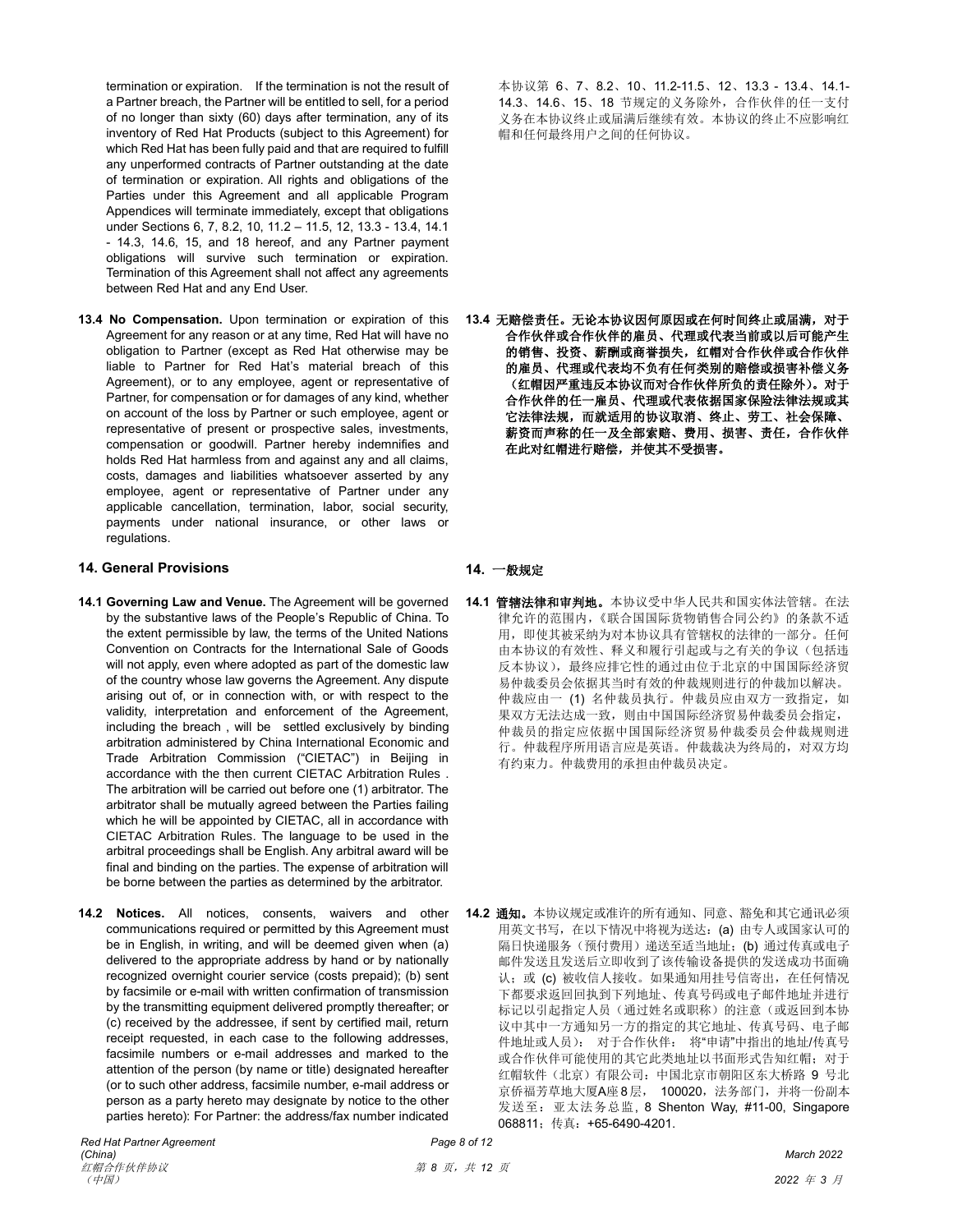on the Application or at such other address as may be communicated by Partner to Red Hat in writing; For Red Hat Software (Beijing) Co., Ltd.: Legal Department, 8/F Tower A, Beijing Parkview Green Fang Cao Di, No. 9 Dong Da Qiao Road, Chaoyang District, Beijing, P.R.C. 100020, with a copy to Head of Legal Asia Pacific Region, 8 Shenton Way, #11-00, Singapore 068811; Facsimile: +65-6490-4201.

## **14.3 Compliance with Law and Export Controls. 14.3** 遵守法律和出口管制。

- **14.3.1** As between Red Hat and Partner, Partner (a) understands that countries, including the U.S., may restrict the import, use, export, re\_export or transfer of encryption products and other controlled materials (which may include Red Hat Products, Services or related technical information) ("**Controlled Materials**"); (b) will be solely responsible for compliance with any such import, use, export, re-export or transfer restrictions in connection with Partner's use, sale and/or distribution of Controlled Materials; and (c) will be the importer and exporter of record of the Controlled Materials that Partner uses, sells and/or distributes, and is responsible for all associated obligations, including but not limited to, paying all import duties and tariffs, and obtaining any required regulatory approvals, registrations, and export and import licenses.
- **14.3.2** Partner acknowledges that Red Hat may be prohibited from providing Controlled Material(s) if Red Hat has knowledge or reason to believe that a violation of the applicable law will or has occurred.
- **14.3.3** As required by U.S. law, Partner represents and warrants that it: (a) understands that certain of the Controlled Materials are of U.S. origin and subject to export controls under the U.S. Export Administration Regulations (the "**EAR**"); (b) is not located in (or owned or controlled by any person or entity located in) any country listed in Country Group E:1 in Supplement No. 1 to part 740 of the EAR or by any person or entity listed on the U.S. Department of Treasury Office of Foreign Assets Control ("OFAC") list of Specially Designated Nationals and Blocked Persons ("SDNs") (and is not 50% or more owned or controlled by any one or more persons or entities identified on the SDN list); (c) will not export, re-export or transfer the Controlled Materials to (1) any prohibited destination, (2) anyone who has been prohibited from participating in U.S. export transactions by any federal agency of the U.S. government or (3) any end user who Partner knows or has reason to know will use them in the design, development or production of nuclear, chemical or biological weapons, or rocket systems, space launch vehicles, or sounding rockets, or unmanned air vehicle systems or any other prohibited use under the EAR; and (d) understands and agrees that if it is in the United States and exports, re-exports or transfers the Controlled Materials to eligible end users, it will, to the extent required by EAR Section 740.17(e), submit semi-annual reports to the U.S. Commerce Department's Bureau of Industry and Security, that include the name and address (including country) of each transferee..
- **14.3.4** Partner and its Affiliates and any other persons performing any activities related to this Agreement, will comply with all applicable laws and regulations including all applicable anticorruption laws and regulations, such as the U.S. Foreign Corrupt Practices Act and the U.K. Bribery Act (collectively, the "**Anti-Corruption Laws**"), and will not engage in conduct that would cause Red Hat to violate any law or regulation including the Anti-Corruption Laws. Among other conduct, the Anti-Corruption Laws prohibit Partner, directly or indirectly,

- **14.3.1** 在红帽和合作伙伴之间,合作伙伴 (a) 理解,包括美国在内的 国家可能会对加密产品及其它受控材料(可能包括红帽产品、服 务或相关技术信息)("受控材料")的进口、使用或出口施加限 制; (b) 在其使用、销售及/或经销受控材料的过程中,对遵守 任一该等进口、使用或出口限制负全责;(c) 是合作伙伴使用、 销售及/或经销的受控材料的记录进口商与出口商,并对全部相 关义务负责,该等义务包括但不限于支付全部进口关税、获得所 需的任何监管批准、登记及进出口许可。
- 14.3.2 合作伙伴确认, 如果红帽知悉或有理由认为将会或已经违反适 用法律,则红帽可能会被禁止提供受控材料。
- **14.3.3** 按照美国法律的要求,合作伙伴声明并保证: (a) 了解某些红 帽产品、其组件和相关技术信息受美国商务部《出口管理条例》 ("EAR")的出口管制;(b) 不在《出口管理条例》第 740 部分 附录 1 中的国家/地区分组 E:1 中列出的国家/地区:(c) 不将 红帽产品、其组件或相关技术信息出口、再出口或转让至 (1) 任何禁止目的地,(2) 美国政府的任何联邦机构不允许参与美国 出口交易的任何最终用户,或者 (3) 合作伙伴知道或有理由知 道将利用它们设计、开发或生产核武器或生化武器、火箭系统、 航天运载器、探测火箭或无人驾驶的空中运载系统的任何最终用 户;(d) 理解并同意,如果其在美国境内向符合要求的最终用户 出口、再口或转让红帽产品、其组件和相关技术信息,则必须按 上述《出口管理条例》第 740.17 (e) 条的规定, 每半年向美国 商务部的行业安全局提交报告,说明各受让人的姓名、地址(包 括所属国/地区)等情况;(e) 理解各个国家/地区(包括美国) 都可能会限制加密产品(可能包含红帽产品、其组件和相关技术 信息)的进口、使用或出口,理解自己必须全权负责对这些进 口、使用或出口限制的遵守。

**14.3.4** 合作伙伴及其关联方和任何履行与本协议有关行为的其他人 员将遵守所有适用法律法规,包括美国的《反海外腐败法》和英 国的《反贿赂法案》等反腐败法律法规(统称"反腐败法"), 不 得做出可能会导致红帽违反任何法律或法规(包括反腐败法) 的行为。除其它行为外,反腐败法还禁止合作伙伴以使接受方 不当履行相关职能或活动为目的,直接或间接从/向私人方或者 政府或公职人员收授任何有价之物, 或者酬谢某人的不当行为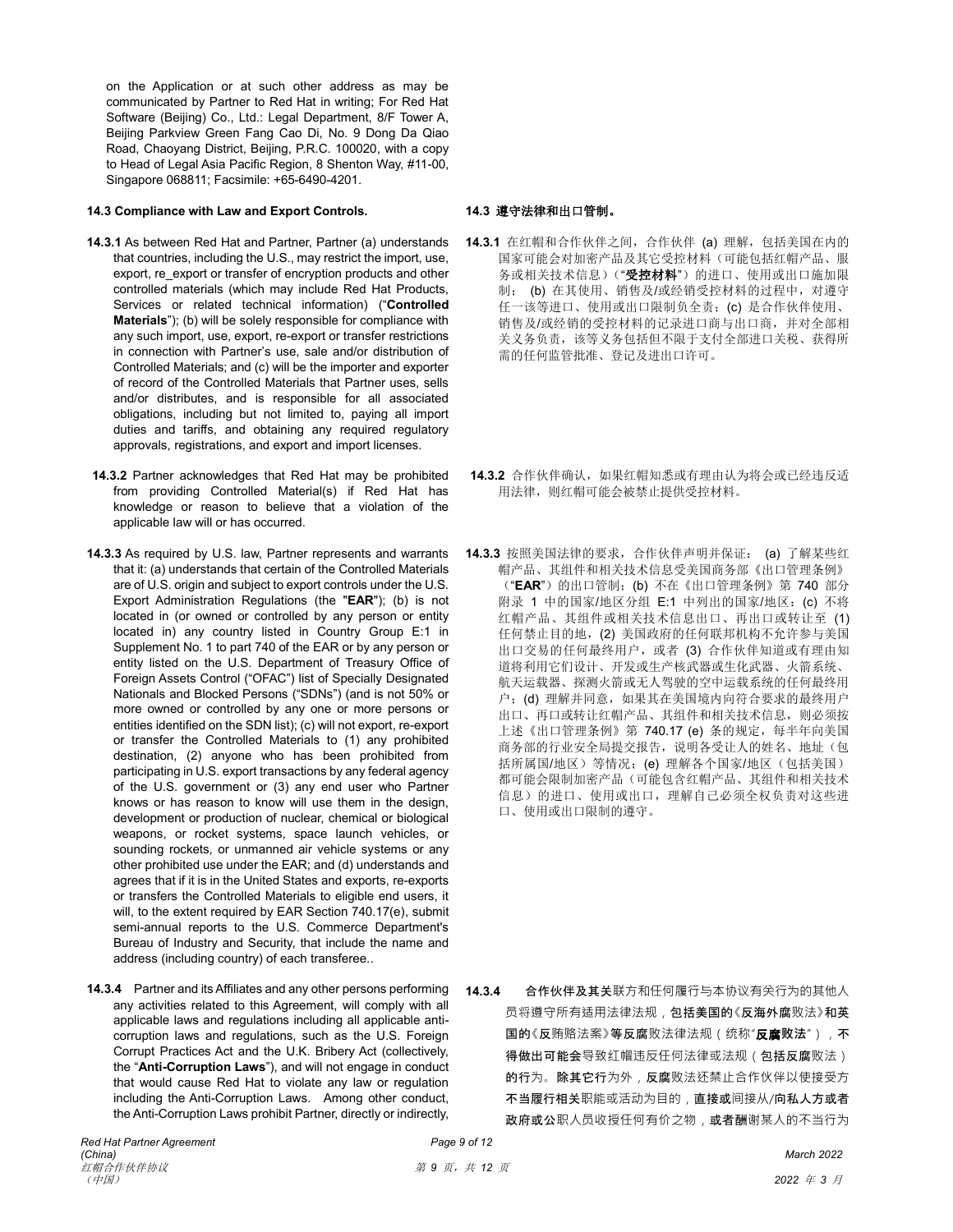from receiving anything of value from, or offering anything of value to, either private parties or government or public officials with the intent that the recipient perform improperly a relevant function or activity or a person be rewarded for improper performance. A government or public official includes employees and officers of a government agency, department or instrumentality as well as the employees or officers of government-owned or government-controlled companies, public international organizations, political parties and candidates for political office. Partner will not permit its resellers or partners or any other third-party business partners (Collectively, "**Supply Chain Entities**") acting on behalf of Partner in connection with the services performed under this Agreement to do anything that would violate or cause Red Hat to violate any law or regulation including the Anti-Corruption Laws. If Red Hat believes that Partner or any Supply Chain Entity has breached or may breach any of the provisions of this Section or a notice is provided pursuant to this Section, Red Hat can immediately terminate the Agreement or suspend its performance without any liability to Partner.

- **14.4 No Assignment.** This Agreement is only assignable by Partner with Red Hat's prior written consent. Any assignment made by Partner without Red Hat's prior written consent will be void and Red Hat will not be required to recognize the assignment. Red Hat may assign any or all of its rights and delegate or novate any or all of its obligations hereunder without the prior approval of Partner. At the request of Red Hat, Partner will execute any papers or documents reasonably necessary to give effect to such assignment or novation. Partner shall promptly notify Red Hat of any material change to its ownership structure.
- **14.5 Independent Contractor.** Partner and Red Hat are independent contractors for all purposes, without express or implied authority to bind the other. Neither Party nor its employees, agents or contractors is entitled to any employee benefits of the other. Each Party will be responsible for all costs and expenses incident to performing its business. Nothing in this Agreement shall be deemed to constitute a partnership or to create a relationship of principal and agent between the Parties for any purpose.
- **14.6 Force Majeure.** Neither Party will be liable for nonperformance or delays caused by acts of God, wars, riots, strikes, fires, floods, earthquakes, government restrictions, terrorist acts or other causes beyond its reasonable control. Upon the occurrence of any of the foregoing, the date of performance will be deferred for a period of time equal to the time lost by reason of the delay. This section does not relieve either Party of its obligation(s) to make payments.

### **15. Miscellaneous 15.** 其它事项。

(a) All headings contained in this Agreement are inserted for identification and convenience, and will not be deemed part of this Agreement for purposes of interpretation. (b) If any provision of this Agreement is held invalid or unenforceable for any reason, but would be valid and enforceable if appropriately modified, then such provision will apply with the modification necessary to make it valid and enforceable. If such provision cannot be so modified, the Parties agree that such invalidity will not affect the validity of the remaining provisions of the Agreement. (c) The delay or failure of either Party to exercise any rights hereunder will not constitute or be deemed a waiver or forfeiture of such rights. No waiver will be valid unless in writing and signed by an authorized

。**政府或公**职人员包括政府机构、部门或组织的雇员和官员, 以及政府所有或者政府控制的公司、国际公共组织、政党以及 政治部门候选人的员工或官员。 合作伙伴将不允许其经销 商或合作伙伴或代表合作伙伴就本协议项下提供的服务而行事 的任何其他第三方业务伙伴(统称"供应链实体")做什么会违 反或导致红帽违反任何法律或法规(包括反腐败法)的事情。 如果红帽认为合作伙伴(或其任何供应链实体)已经或可能会 违反本节的规定或依据本节提供的通知,红帽可立即终止本协 议,或中止履行,而不对合作伙伴承担任何责任。

- **14.4** 不得转让。只有在获得红帽的事先书面同意后,合作伙伴方可转 让本协议。如果事先未得到红帽的书面同意,合作伙伴的任何转 让都将无效,也无法要求红帽承认该转让。红帽可以转让自己在 本协议下的部分或所有权利,并可委托或变更其在本协议下的部 分或全部义务,无需经合作伙伴事前批准。如果红帽要求,合作 伙伴应签署合理必需的文件或文档,以使此类转让或变更生效。 合作伙伴应立即将其所有权结构的任何重大变化通知红帽。
- **14.5** 独立承包商。就各方面而言,合作伙伴和红帽都是独立的承包 商,没有约束另一方的明确或暗示权力。协议一方或其雇员、代 理或分包商,都无权享有另一方的员工福利。合作伙伴负责支付 开展其业务产生的所有成本和费用。本协议中任何内容都不能视 为构成一种合作伙伴关系,或为了某种目的而在双方之间建立委 托人和代理关系。
- **14.6** 不可抗力。对于因自然灾害、战争、暴乱、罢工、火灾、洪水、 地震、政府限制、恐怖活动或其它超出一方合理控制而造成的不 履行或延迟,任何一方都不必承担责任。如果发生上述任何一种 情况,协议履行日期延迟的时间要与耽误的时间相等。本节不免 除任何一方付款的义务。

(a) 本协议中的所有标题均是为识别与方便而插入,解释时不得视 为本协议一部分。(b) 如果本协议任一条款由于任一理由而被判定 无效或不可强制执行,但经适当修改后即为有效并可强制执行, 则应对该条款进行必要修改以使其有效并可强制执行。如果无法 对该条款进行如此修改,则双方同意,该无效条款不会影响本协 议剩余条款的有效性。(c) 任何一方延迟或未行使其在本协议中的 权利不得构成且不得被视为放弃或丧失了该等权利。除非以书面 形式做出,并由被寻求放弃权利或丧失权利的一方的获授权代表 签字,否则弃权无效。(d)如果本附表 1 中的"合作伙伴条款与条 件"与任一适用计划附约、计划指南、最终用户许可协议或任何其 它计划文件发生冲突,将按照如下次序对条款进行解释:(1) 适用 计划附约,(2) 合作伙伴条款与条件,(3) 最终用户许可协议,(4) 计划指南,以及 (5) 任何其它计划文件。(e) 第 2 节规定除外,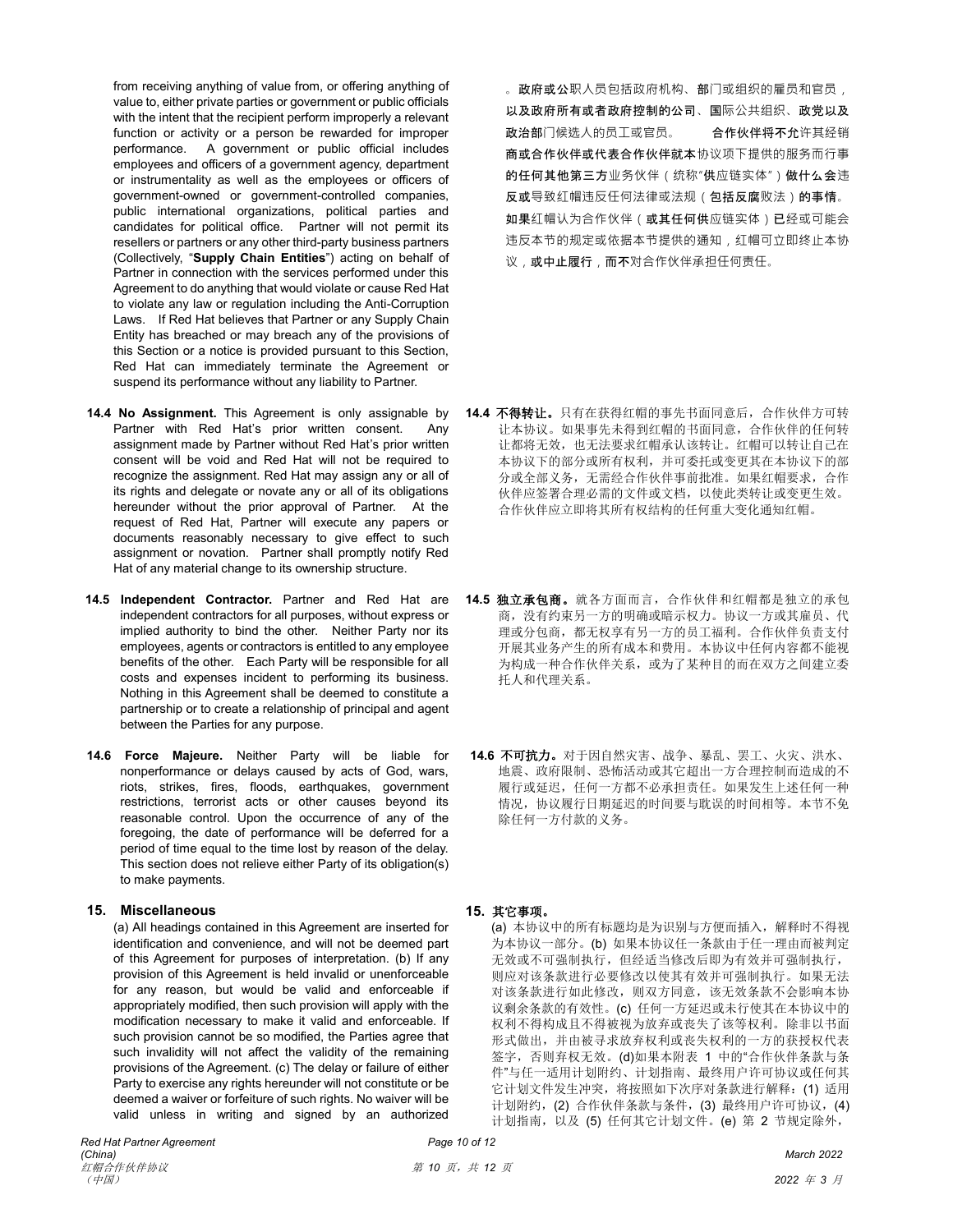representative of the Party against whom such waiver or forfeiture is sought to be enforced. (d) If there is a conflict between the Partner Terms and Conditions in this Appendix 1 and any applicable Program Appendix, Program Guide(s), End User License Agreement or any other Program literature, the terms will be interpreted in the following order (1) the applicable Program Appendix, (2) the Partner Terms and Conditions, (3) the End User License Agreement, (4) the Program Guide and (5) any other Program literature. (e) Except as otherwise provided in Section 2, this Agreement may not be changed except by written instrument signed by authorized signatories of the Parties, that makes specific reference to this Agreement. (f) This Agreement may be executed in counterparts, each of which will be deemed an original and all of which will constitute one and the same instrument. The Parties may exchange electronic signatures and signature pages electronically and such signatures will be effective to bind the Parties. (g) The Parties acknowledge that they have each reviewed and participated in settling the terms of this Agreement. Furthermore, the Parties agree that any rule of construction to the effect that any ambiguities are to be resolved against the drafting Party will not be employed in the interpretation or construction of this Agreement. (h) This Agreement has been prepared, negotiated and signed in English, and English is the controlling language of this Agreement.

# **16. Waiver of Jury Trial 16.** 放弃由陪审团审理的权利。

TO THE FULLEST EXTENT PERMITTED BY APPLICABLE LAW, EACH PARTY WAIVES THE RIGHT TO TRIAL BY JURY IN ANY LEGAL PROCEEDING ARISING OUT OF OR RELATING TO THIS AGREEMENT OR THE TRANSACTIONS CONTEMPLATED HEREBY.

### **17. Acknowledgment of Partner 17.** 合作伙伴的确认。

Partner confirms that it intends to become a Partner of Red Hat Programs, has read and fully understand the terms and conditions and obligations contained in the Agreement including the applicable Program Appendix(ces) and any terms incorporated via URL, and agrees to be bound by all such obligations as a party to the Agreement which may be amended or modified by Red Hat from time to time.

### **18. Entire Agreement**

- **18.1** This Agreement will constitute the exclusive terms and conditions with respect to the subject matter of this Agreement. It replaces and extinguishes all prior agreements, draft agreements, arrangements, collateral warranties, collateral contracts, statements, assurances, representations and undertakings of any nature made by or on behalf of the Parties, whether oral or written, in relation to that subject matter including any different or additional terms that may be contained in the form of a purchase order or other document used by Partner even if such purchase order or other document is dated subsequent to the date of this Agreement.
- **18.2** Each Party acknowledges that in entering into this Agreement it has not relied upon any oral or written statements, collateral or other warranties, assurances, representations or undertakings which were made by or on behalf of the other Party in relation to the subject-matter of this Agreement at any time before its signature (together Pre-Contractual Statements), other than those which are set out in this Agreement.

除非以书面形式做出,并经双方授权签字人签字,且明确指称本 协议,否则对本协议的变更无效。(f) 本协议一式两份,均应被视 为原件,两份文件共同构成同一文本。双方可通过电子方式交换 电子签字与签字页,该签字对双方均具有约束力。(g) 双方均承认 审查并参与了本协议条款的制定。此外,双方同意:对本协议进 行解释或阐释时,不使用"歧义之处应做不利于拟订人解释"规则。 (h) 本协议以英文起草、谈判并签署,本协议的适用语言为英语。

在适用法律允许的最大范围内,各方放弃由陪审团审理由本协议 或因其产生的交易或与之相关的任何法律诉讼的权利。

合作伙伴确认其有意成为红帽计划的合作伙伴,已阅读并完全理 解本协议所载条款与条件及义务(包括适用的"计划附约"和通过 URL 纳入的任何条款),并同意作为协议(可由红帽随时修改或 修订)一方受所有此类义务的约束。

## **18.** 完整协议

- **18.1** 本协议将构成就本协议标的事项的排他性条款与条件,并将取代 所有之前由或代表双方所作的(无论是口头的还是书面的)任何性 质的协议、协议草案、安排、附带的保证、附带的合同、声明、担 保、陈述及保证,并使之无效,包括合作伙伴使用的采购单或其它 文件(即便该等采购单或文件于本协议生效日期以后的日期作出) 所包含的不同或额外条款,
- **18.2** 各方确认,除了明确包含在本协议中的事项以外,其签署本协议 之前并未依据由或代表另外一方就本协议项下之标的事项所作的 任何口头的或书面的声明、附带的或其他的保证、担保、陈述或 承诺(统称"签约前声明")而签署本协议。

**18.3** 各方在此就该等签约前声明放弃其权利及其他可使用的救济手 段。